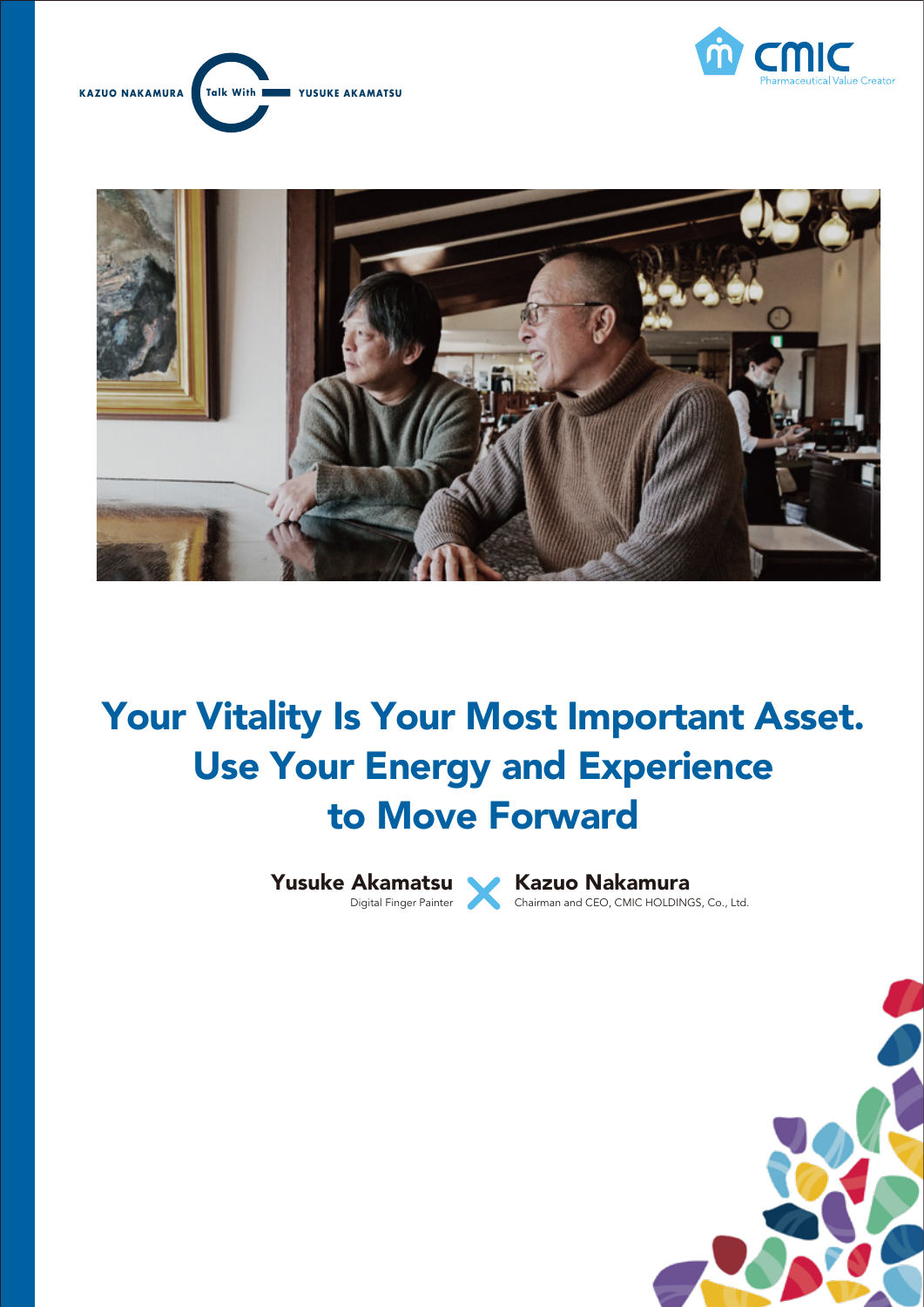

Masked confession



Corn in the dark

Nakamura When I first met you, I was surprised to see such a unique Japanese artist in the European art scene. You travel worldwide and create artwork from what you have seen and felt. In this way, you are like a modern Matsuo Basho.\*1 Whereas Basho created haiku poetry, you use modern tools to create your art. I am really interested in how your upbringing and background made you who you are today. Akamatsu I was born and raised in

Osaka. My mother is very carefree. I guess you could say she has extensive experience in romance.

When I was in kindergarten, she once left the house saying, "I'll be back by 7 p.m.," but she did not return for two years. (laughs) Nakamura Two years? I would imagine that the sort of loneliness of being unable to spend your early years with your mother would have some lasting trauma. I'm amazed that you can speak about it so cheerfully.

Akamatsu After such a long time away, my mother suddenly asked me if I would like to become a child actor, so I started acting when I was 6 or 7.

Nakamura I'm sure you never saw that coming.

Akamatsu My performance fees all disappeared as lunch money for my mother though. (laughs) I was just a child, so the other actors and staff treated me kindly. I preferred being on set to being at home, because they were all so friendly to me. In junior high school I began doing *manzai* comedy with a friend, and as I was set to graduate and enter high school, I thought it might be fun to continue working in comedy. By the way, my *manzai* partner from back then is now a professor in physics at the Tokyo Institute of Technology. Nakamura That's amazing. Akamatsu Despite my aspirations

for comedy, the plan was to continue studying at high school and university. But my mother left home and took my high school entrance fees with her. (laughs) I was at a loss, but someone at a talent agency in Tokyo offered me funding on the condition that I either go to a high school in Osaka or move to Tokyo and start an apprenticeship in entertainment. I did think it would be interesting just to go to high school with that offer, but I decided to move to Tokyo in 1985 as I did not want to keep relying on my grandparents who were taking care of me at the time.

Nakamura What kinds of dramas did you experience in Tokyo? Akamatsu I stayed at the house of a duo called the AB Brothers that Hideyuki Nakayama was part of at the time, and got involved in various jobs related to comedy. Apart from being a comedian, I also served behind the scenes. I went on to do other work too, such writing and directing at a broadcasting station,

writing novels, and making appearances at events. I even worked with Kenii Otsuki, Unicorn, and Go-Bang's in my early 20s when Japan was going through a band craze. Theater was also popular around then, so I worked with Kohei Tsuka, Hideki Noda, and Shoji Kokami—modern-day legends. They all have highly distinctive personalities and I learned a lot from them. I'm confident that I gained much more experience in my 20s than others of the same age. But then one day, one of my seniors in the entertainment industry recommended going abroad to accomplish something on my own. So I opted to try my hand at cinema, a field in which I was a raw beginner. Nakamura And so that was when you first left our shores.

Akamatsu If I was going to take on a new challenge abroad, I wanted to become instantly recognizable as the Japanese guy who went overseas and made a film on his own. Someone gave me the following advice: "It won't be any much fun if you learn their language. Your unique character will serve you well abroad." So I marched onward with a firm belief in my own individuality.

Nakamura I'm surprised that you have such a wealth of achievement abroad despite not speaking much English. What is the key element driving communication enabling you to survive abroad?

Akamatsu You need to keep talking until the other person understands. Use hand gestures and move your body to communicate until they tell you they know what you mean. You need to work really hard to make sure the message gets through on the spot. Eventually, the barber, the supermarket checkout lady, the restaurant staff, and everyone else in the local area became familiar with my way of speaking, and they were kind to me. The power to convey

meaning starts with a desire to get the message across.

Nakamura The late Dr. Yuichiro Goto\*2 was a teacher I respected, and he taught me my favorite saying, "live with vigor like a weed." I have lived my life under the principle that I will not encounter any new opportunities if I give up. One needs passion and the resolve to keep on living. I'm sure everyone could sense your passion and that's why they opened up to you. I think the secret to building trust is more about having a strong desire for others to understand you, as opposed to linguistic ability.

Akamatsu After leaving Japan I traveled across Asia, staying in Vietnam, Taiwan, Malaysia, Singapore, Hong Kong, and South Korea. I started shooting a film with my iPhone while in Singapore. When Steve Jobs said that the iPhone was a box and that different people should be able to put different things into it, that really resonated with me. I live my life as a single individual, but I observe and absorb a lot of different things as I connect with all sorts of people, and I thought I'd put it all into this box (my iPhone). On showing the film I made on my iPhone to a movie director in Taiwan, the reply was, "This isn't entertainment; it's art." I had only ever known the world of entertainment, so I was unsure of what to do. But I was advised to go to France and so headed there the following week.

Nakamura You certainly are quick on your feet. You are constantly on a journey of self-discovery, in a good way, and you always take action in pursuit of a better place. I can sense that you are filled with more vitality

and curiosity than the average person, and that you are living life free of doubts and excessive attachments.

Akamatsu In Paris, I visited the production company of movie director Éric Rohmer and asked him to look at my work. I was thinking of returning to Japan if he said I had no talent; instead, he told me: "You are a man of art. Paris is the place for you to be." The situation wasn't looking too good for me at that point. (laughs)

The producer at the company (she was Éric's last assistant) told me this: "Your energy and vividness are unlike other people's, so keep doing what you are doing now. But you should focus your output into media other than film. Keep on mixing with lots of other people and continue making things."

I continued to produce films, but also took photos on my iPhone to keep my skills sharp. A journalist looked at these photos and suggested exhibiting my work, and that led me to hold my very first show. That was about two and a half years ago now.

Nakamura Only two and a half years after you made a full-scale start? You reached

#### Using the experience gained in his 20s to enter the world of cinema

The COVID-19 pandemic has stalled economic and human activity, making it even harder than before to engage in international exchange. Considering the difficulties in maintaining connections with people nowadays, what kind of mindset do we need and what sort of action should we take? Yusuke Akamatsu has been unhindered by these circumstances—he leverages interpersonal connections as he continues to make great strides as an artist on the global stage, creating highly original artworks and videos using just a smartphone. CEO Nakamura invited him as a guest to share his story.



# Experiencing the wonder of art

\*1 Matsuo Basho (1644–1694) was a haiku poet from the first half of the Edo Period, famed for his work *The Narrow Road to the Deep North*. He developed a form of poetry called *haikai* that served as the foundation for haiku, thereby establishing this short-form poetry as a mode of art.

\*2 Yuichiro Goto (1922–2003), MD. Professor Emeritus at Tokai University, and Honorary Director at The Tokai University Hospital.